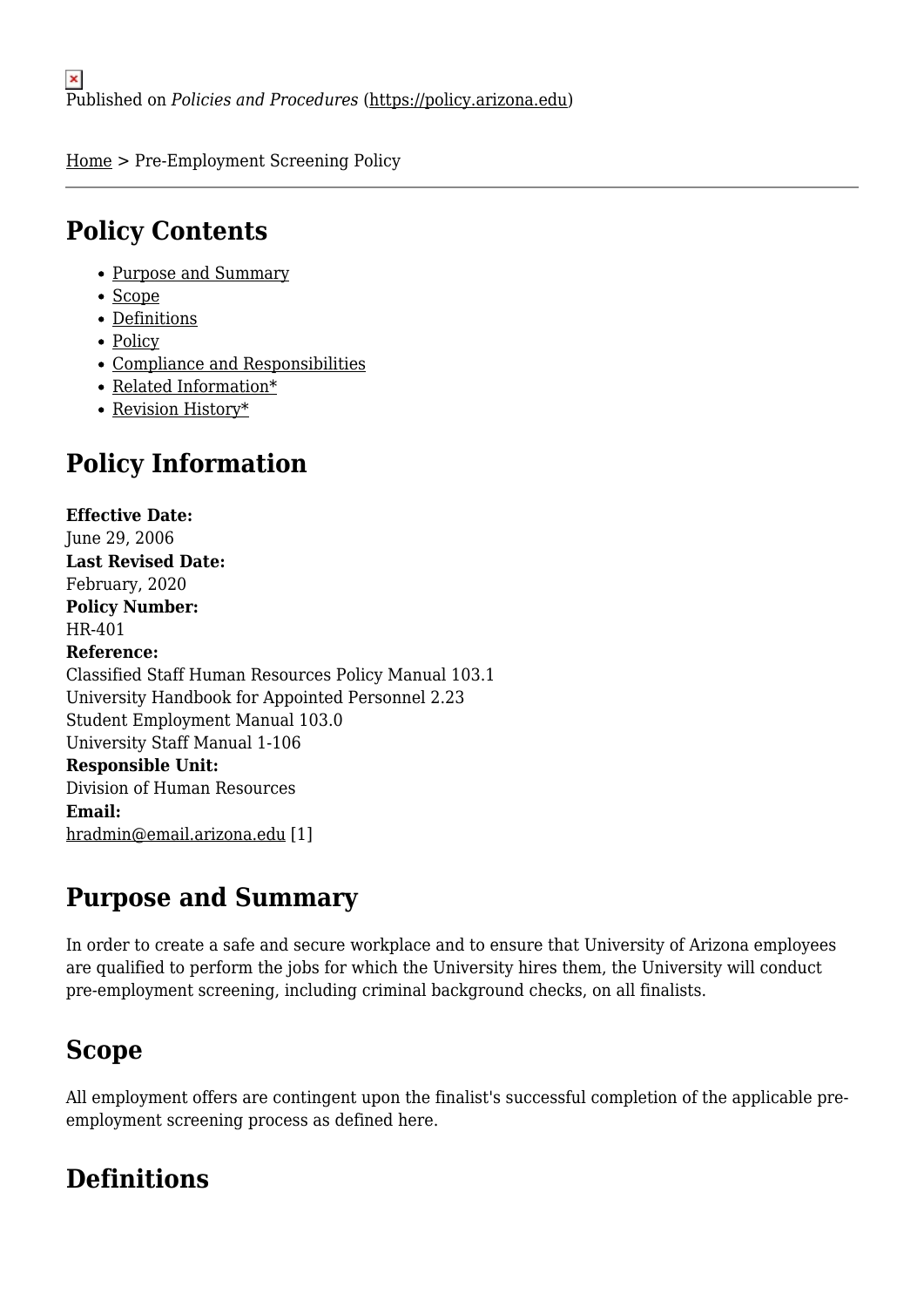**"Criminal Record Background Check"** includes checks of motor vehicle license, court records, and criminal convictions based on identification and personal information provided by the finalist.

**"Finalist"** means any person in the group of individuals actually submitted to the hiring official for selection as a new hire, or any employee of a university who seeks a transfer, a reclassification, or a reassignment.

**"Fingerprint-Based Criminal Record Background Check"** includes state and nationwide checks for criminal convictions based on the finalist's fingerprints.

**"Security- or Safety-Sensitive Position"** means any position designated as a Security- or Safety-Sensitive position by a university due to applicable federal or state law or pursuant to rules or policies adopted by the Arizona Board of Regents or the University. These include, but are not limited to, the following types of positions:

- University administrators and others with significant financial oversight responsibilities (president; provost; vice provosts; deans; vice presidents; assistant and associate vice provosts, vice presidents, and deans; department heads; department directors; and business managers).
- Positions that have unsupervised contact with minors who are not enrolled students of the University.
- Positions that have direct access to Select Agents, as defined by the USA PATRIOT Act of 2001 and the Public Health Security and Bioterrorism Preparedness Response Act of 2002, except where excluded by law because the Principal Investigator does not, at any time, exceed the Select Agent regulatory threshold quantities specified under the applicable regulations.
- Positions with unrestricted access to residence hall rooms.
- Other positions designated by a dean or vice president as Security- or Safety-Sensitive. A dean or vice president may designate a position Security- or Safety-Sensitive by notifying and justifying to the Vice President & Chief Human Resources Officer that the position's responsibilities may expose the University to significant liability. The CHRO may consult with knowledgeable subject experts as appropriate to the circumstances of the proposed hire.
- Employees of the University of Arizona Police Department (UAPD). Pre-employment screening for these individuals shall be conducted in accordance with UAPD hiring protocols.

# <span id="page-1-0"></span>**Policy**

### **Standard Pre-Employment Screening**

Prior to extending an offer of employment (including internal hires), the hiring authority or a designee will check and verify the following information:

- Professional references
- Educational credentials
- Employment history and past performance
- Professional license or certification (if required)

The Division of Human Resources will arrange the following records checks:

- Motor vehicle
- Criminal background
- Commercial driver's license (if applicable)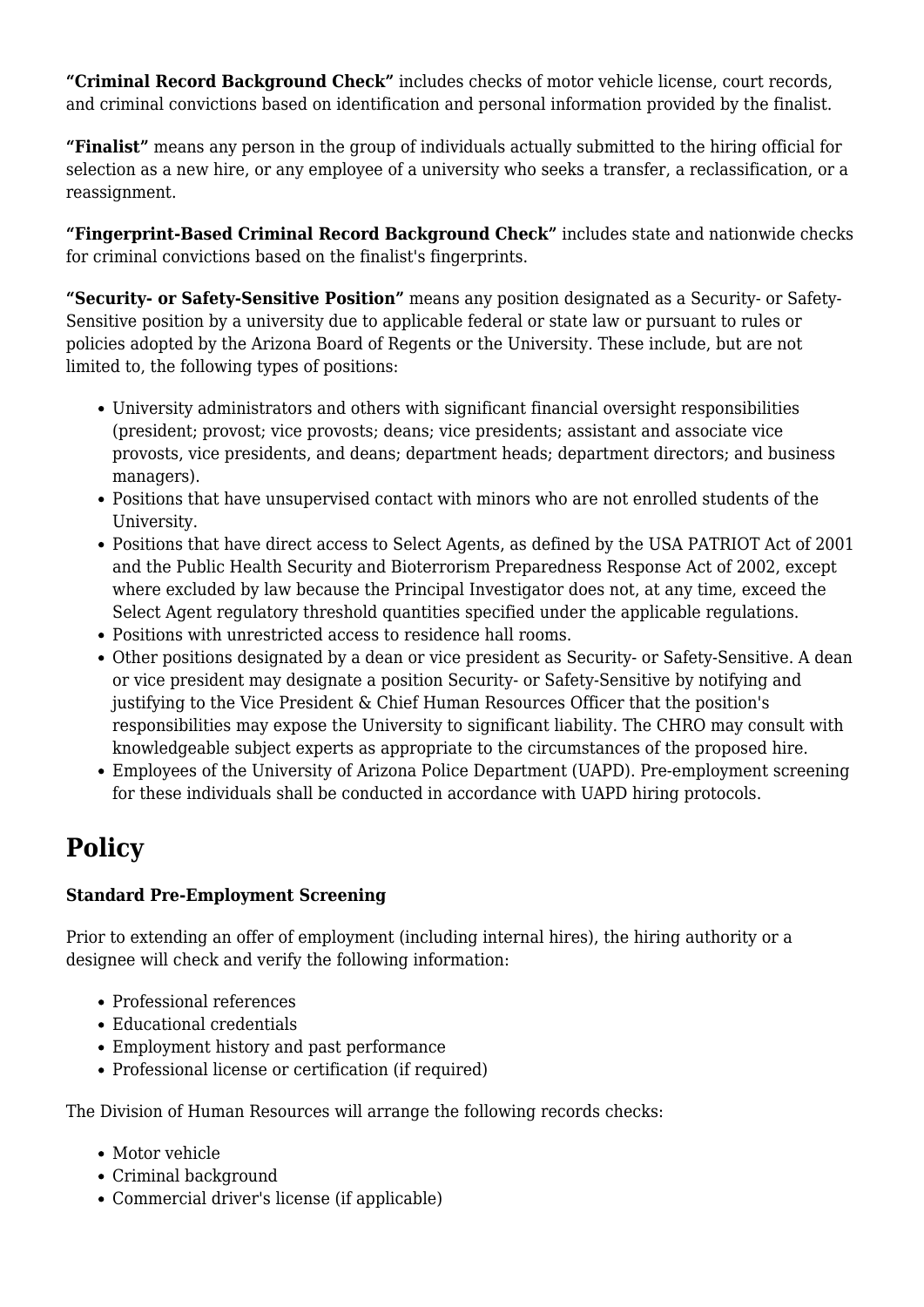### **Criminal Background Check Application**

A fingerprint-based criminal record background check is conducted on all finalists, both internal and external, for Security- or Safety-Sensitive positions, and on all finalists who have disclosed a prior felony conviction on pre-employment forms.

A name-based criminal record background check is conducted on all finalists, both internal and external, for all other positions.

When a finalist for a change of position (such as reclassification, promotion, transfer, or other similar change) or a finalist previously employed by the University has had a criminal background check within the past 12 months equal to the criminal background check required of the new position, Human Resources may exempt the department from conducting a duplicate check at the time of the internal change or rehire.

#### **Background Checks for Non-Employees**

Currently, the University is not required to conduct criminal background checks on undergraduate and graduate student workers, affiliates, associates, or volunteers, unless such individuals perform a Security- or Safety-Sensitive job. Health sciences students, however, may be required to submit to criminal background checks in order to participate in training programs at University-affiliated institutions, under policies and procedures in effect at those institutions.

# <span id="page-2-0"></span>**Compliance and Responsibilities**

The Division of Human Resources coordinates all criminal and motor vehicle records checks and the resulting reports. In considering whether to hire a finalist who has been convicted of a criminal offense, the University will consider the following factors:

- The relevance of a criminal conviction to job duties
- The date of the most recent offense and employment history since the commission of the crime
- The nature of the offense
- The accuracy of the information the finalist provided on pre-employment forms.
- If the felony occurred when the individual was a minor, consideration will be given to whether the minor was treated as an adult for purposes of prosecution.

Any material misrepresentation or omission on any employment application materials, including but not limited to the job application, résumé, or vita, may be grounds for rejection of the application or termination of any subsequent employment with the University.

### **Compliance with the Fair Credit Reporting Act**

In some cases, an outside vendor may uncover information that may disqualify a finalist from employment consideration. In such a case, the University will notify the finalist of the information and provide a minimum of five days for the finalist to refute, explain, or correct the information.

### **Record Retention**

The Division of Human Resources manages and retains criminal pre-employment screening information. Information collected on successful finalists is stored separately from the official employee files. Documents related to pre-employment screening information collected by hiring departments are filed and maintained in the departments and destroyed after three years, in accordance with the State of Arizona Records Retention Schedule.